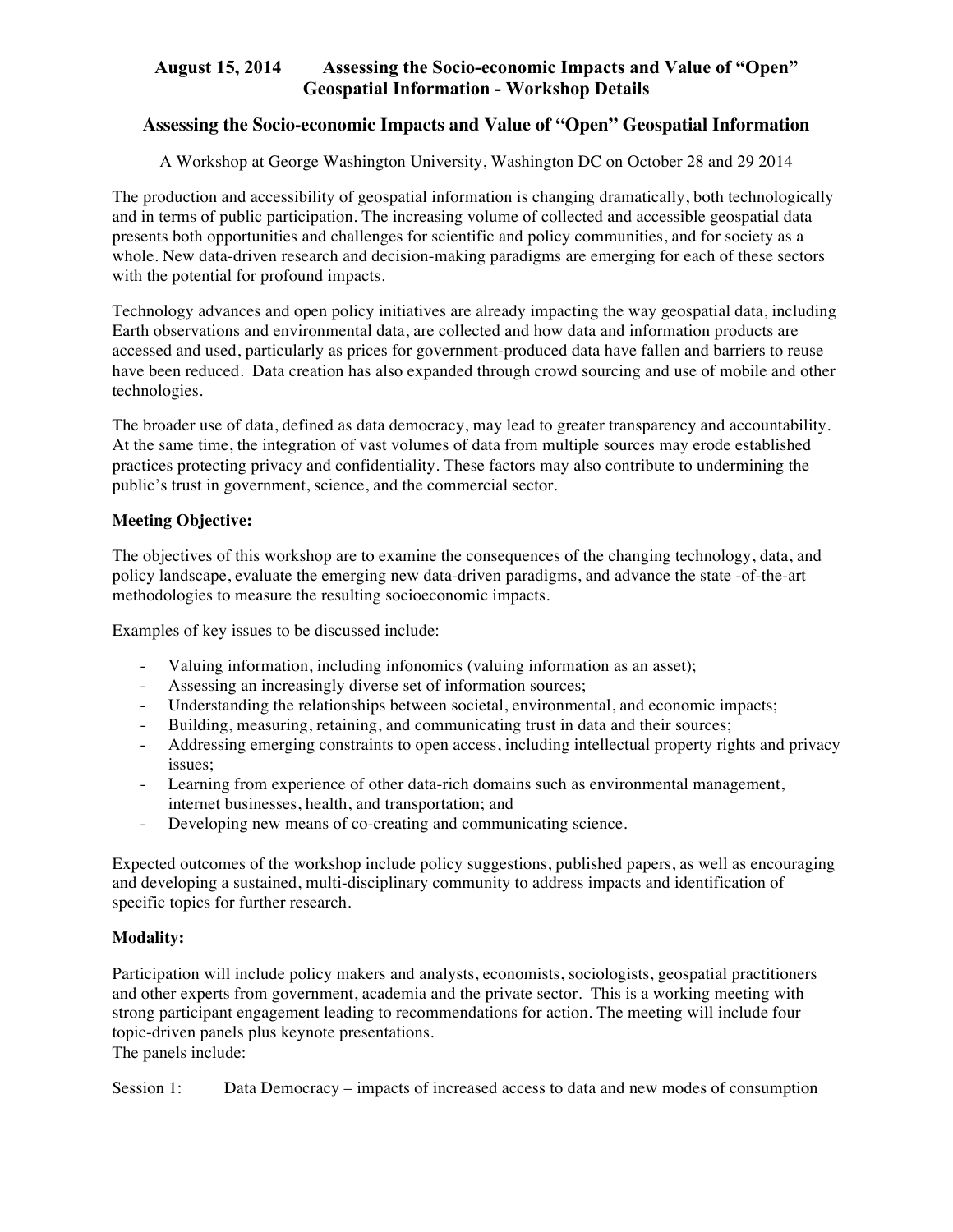- Session 2: Data Democracy increased supply of geospatial information and expanded participatory processes in the production of data (such as crowd sourcing) Session 3: Impacts and Benefits - Emerging Approaches for Economic impact assessments
- Session 4: Impacts and Benefits Emerging Approaches for Societal impact assessments

Pre-circulated position papers for each panel session will facilitate preparation and discussion.

#### **Session Details**:

Session 1: *Data Democracy* – impacts of increased access to data and new modes of consumption

There is a proliferation of sources and changes to policies in many countries regarding charging and access to public information. Geospatial information has moved in the past 5 years from a position of scarcity to one of abundance and from limited availability to open data.

Some of the issues to be covered in this session will include:

- Evolving policies in relation to open data in different regions
- Changes in the geospatial data value chain by making public information open including the value of open data measured in use and ability to use
- The increasing use of temporal analysis as it impacts outcomes of decision making
- What is the knowledge necessary to make use of data skills and capacity building

Session 2: *Data Democracy* - increased supply of geospatial information and expanded participatory processes in the production of data (such as crowd sourcing)

Harnessing the wisdom of the crowd to improve both the quality and quantity of data sets on a global scale are powerful concepts. Can "mission critical" systems be based upon such increasingly attractive sources? What are the risks and benefits and how can they be assessed in economic terms? Is there a limitation on crowd sourcing?

Some of the issues to be addressed include:

- − Types of crowd sourcing:
	- Data mining of social network data
	- Citizen Science and evolving methods of capture and use
- − The financing perspective and sustainability of crowd sourcing
- − Issues with the demographics (representativeness) of those who contribute
- − Quality considerations: Authoritative data versus Official data versus Community sourced

Session 3: Emerging Approaches for Economic impact assessments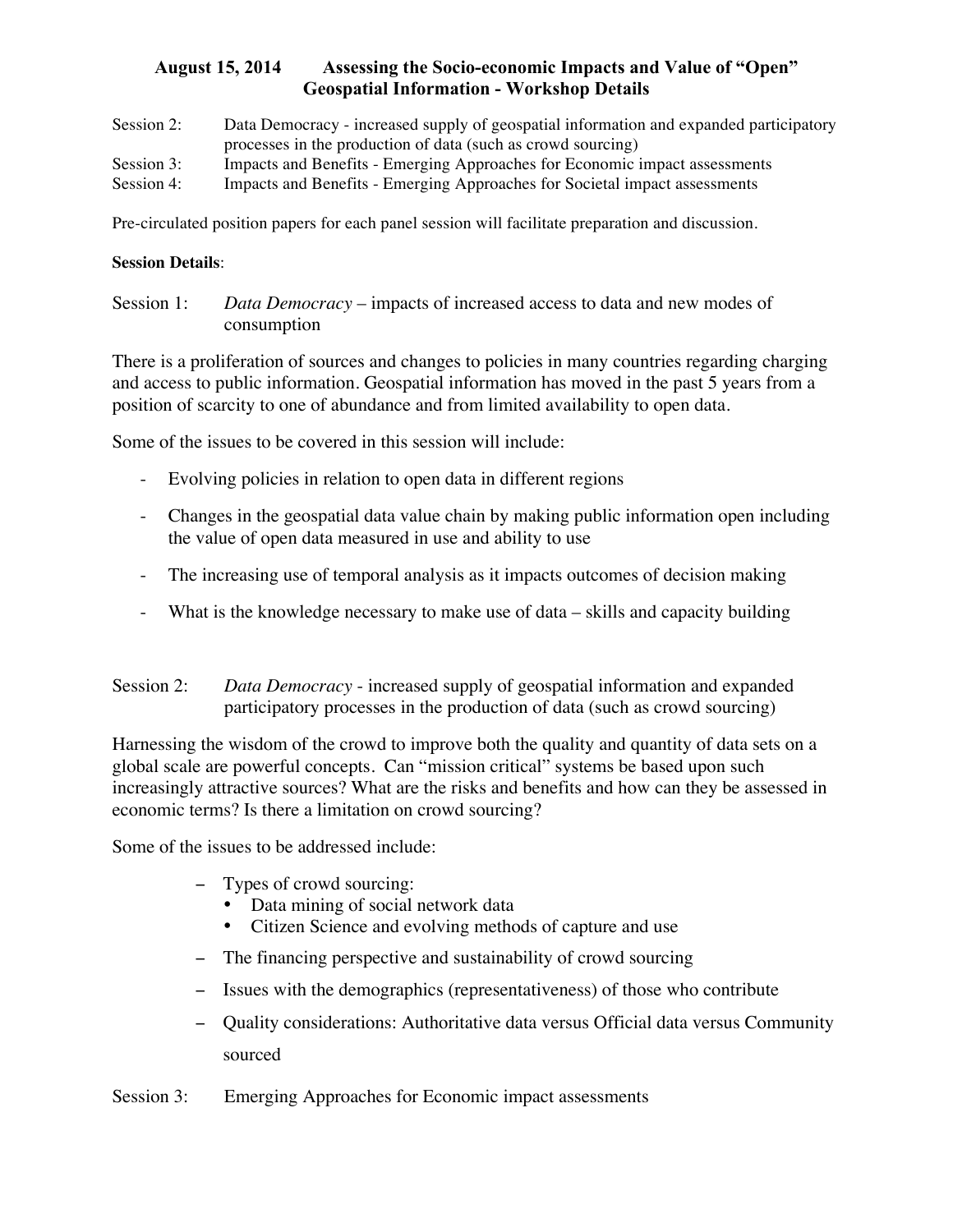The session will focus on new and emerging economic methods for estimating the value in use of remote sensing and other geospatial data. The technology of earth observations and other contemporary geospatial data provide new ways to assess many issues with Big Data. Armed with more spatiotemporal data at more scales than ever before, decisions can be made with greater certainty. The context is to determine the impacts of additional data on decision making and understanding the potential benefits of investments in data collection and technology. Two examples will be discussed: (1) Monitor and enforce environmental offsets and pollution, which requires frequent and trustworthy updates, and (2) Update or upgrade of water delivery infrastructure, which requires periodic updates Building upon these two examples, a more general approach to economic impact assessments will be examined addressing issues such as:

- 1. What is the state of the art in assessing economic impacts of geospatial data and what are the key opportunities?
- 2. What are the possibilities for using these emerging methods to help prioritize critical needs for information with scarce resources?
- 3. How can research in assessing economic impacts of geospatial data be most effectively focused to inform science policy and decision-making?

# Session 4: Emerging Approaches for Societal impact assessments

Many of the societal uses of large data sets incorporated with or alongside geospatial data have value and impacts that are difficult to measure due to either their qualitative aspects or extended times for observing impacts. Some of these societal impacts are important to individuals and decision-makers but they cannot all be readily monetized.

Furthermore, many raise ethical and legal issues that are yet to be solved such as a loss of privacy, the ability to identify individual activity and the risks of data misuse. Both the aggregate net effects on a global scale and the potential specific ethical issues must be balanced themselves, as well as balanced with the measurable economic impacts.

Issues to be addressed:

What ethical, social and political concerns need to be addressed?

- Use of Big Data analyses can characterize and monitor individuals Does the computing infrastructure and know-how necessary for Big Data concentrated among very few large organizations provide a disproportionate ability to influence public policy and consumer behavior?
- Do the computational needs of big data (requiring large resources) limit the potential for innovation and create a barrier to entry for smaller businesses?
- Does the dual and evolving role of social media support growth of democracy but also distort public debate and representative democracy?
- Are individuals willing to trade privacy for economic gain, as is already occurring in vehicle insurance?
- How do we decide what data for addressing societal needs should be collected and what biases can result based on these decisions?

Session 5: Discussion, recommendations and summary